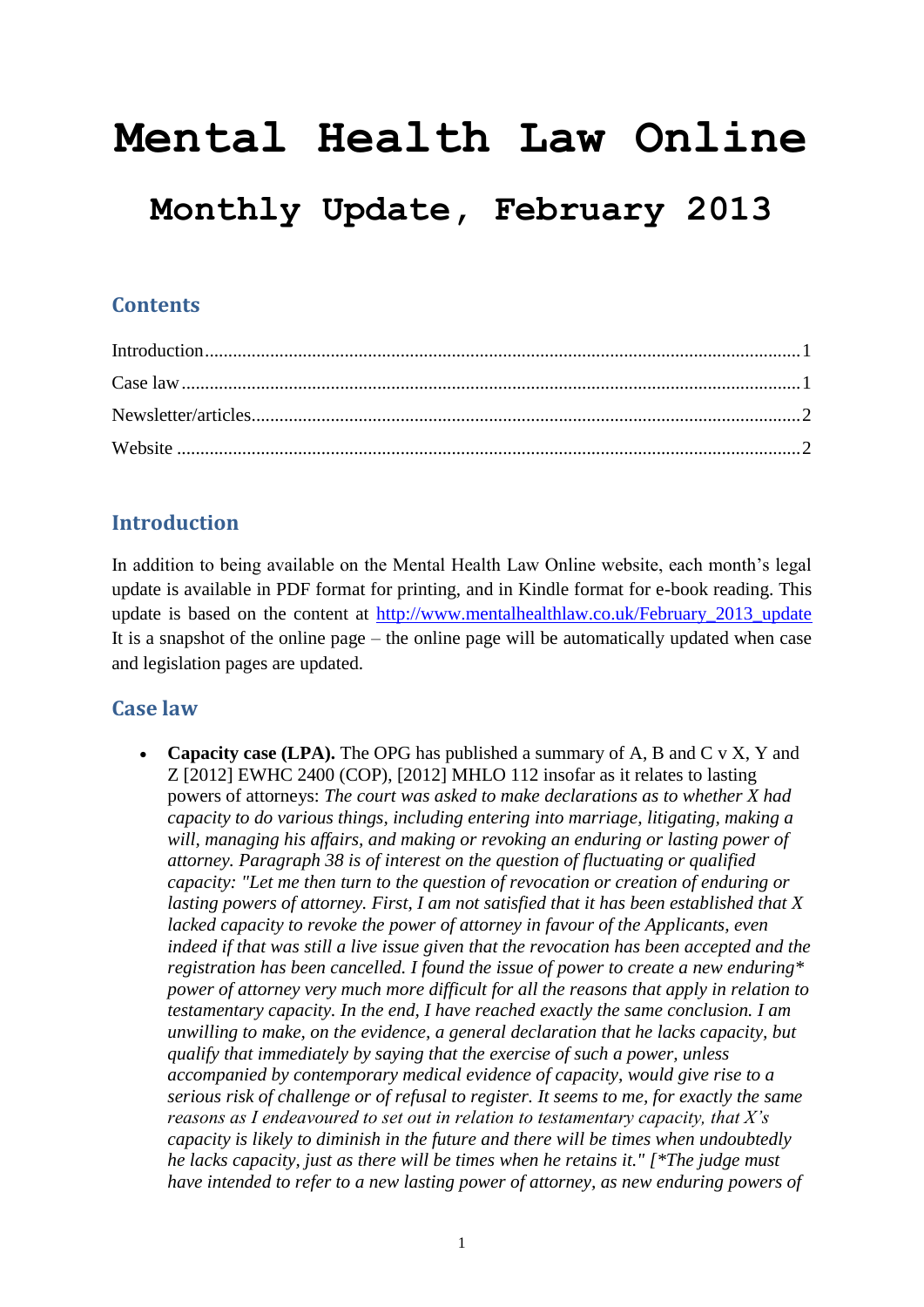*attorney may not now be made.]* A more detailed summary is available here: [A, B and](http://www.mentalhealthlaw.co.uk/A,_B_and_C_v_X,_Y_and_Z_%282012%29_EWHC_2400_%28COP%29,_%282012%29_MHLO_112)  [C v X, Y and Z \(2012\) EWHC 2400 \(COP\), \(2012\) MHLO 112](http://www.mentalhealthlaw.co.uk/A,_B_and_C_v_X,_Y_and_Z_%282012%29_EWHC_2400_%28COP%29,_%282012%29_MHLO_112)

• Capacity case (fair trial). [Re P \(fair trial\); Knowsley MBC](http://www.mentalhealthlaw.co.uk/Re_P_%28fair_trial%29;_Knowsley_MBC_v_P_%282013%29_MHLO_5_%28COP%29) v P (2013) MHLO 5 [\(COP\)](http://www.mentalhealthlaw.co.uk/Re_P_%28fair_trial%29;_Knowsley_MBC_v_P_%282013%29_MHLO_5_%28COP%29) — *The press has reported this case as follows: (1) A patient was detained in a psychiatric hospital, then transferred to a psychiatric home; when the six-month section was due to expire, the council obtained a Court of Protection order to prolong detention, without consultation with the patient, her family or her advocate. (2) Peter Jackson J approved a consent order in which the council (a) admitted, in relation to the two months of further detention, violating the patient's [Article 5](http://www.mentalhealthlaw.co.uk/Article_5) (liberty), [Article 6](http://www.mentalhealthlaw.co.uk/Article_6) (fair trial) and [Article 8](http://www.mentalhealthlaw.co.uk/Article_8) (family life) rights, and (b) agreed to pay £6,000 compensation. (3) The patient was allowed home following legal intervention and an occupational therapy assessment. (4) The patient was quoted as saying 'I was held prisoner, it's as simple as that. Even though it's been months since I was able to come home, I still can't sleep. I feel like I just can't trust anyone. I'm constantly worried that they're going to turn up and take me away again.'* 

#### <span id="page-1-0"></span>**Newsletter/articles**

- **39 Essex Street, 'Court of Protection Newsletter' (issue 30, February 2013).** The cases mentioned in this issue are: WCC v AB and SB (unreported, 26 October 2012) — Re Buckley (unreported, 22 January 2013) — A Local Health Board v J (2012) MHLO 158 (COP) — Re AW (Permanent Vegetative State); The NHS Trust v AW (2013) EWHC 78 (COP), (2013) MHLO 3 — Durham County Council v Dunn [2012] EWCA Civ 1654 — Lashin v Russia [2013] ECHR 63 (Application No 33117/02) — Mihailovs v Latvia [2013] ECHR 65 (Application no. 35939/10). There is also information under the following headings: (a) OPG Consultation Response; (b) CQC Report: Monitoring the Mental Health Act in 2011/2. See [39 Essex Street COP](http://www.mentalhealthlaw.co.uk/39_Essex_Street_COP_Newsletter)  **[Newsletter](http://www.mentalhealthlaw.co.uk/39_Essex_Street_COP_Newsletter)**
- **39 Essex Street, 'Consolidated version of newsletters from 2010 to January 2013 inclusive' (February 2013)** See [39 Essex Street COP Newsletter](http://www.mentalhealthlaw.co.uk/39_Essex_Street_COP_Newsletter)
- **Terri Judd, 'Pensioner "held prisoner" by local council wins legal victory' (Independent, 8/2/13); Fentons Solicitors, 'Court victory for woman "held prisoner and denied fair trial" by council' (8/2/13).** See Re P (fair trial); Knowsley [MBC v P \(2013\) MHLO 5 \(COP\)](http://www.mentalhealthlaw.co.uk/Re_P_%28fair_trial%29;_Knowsley_MBC_v_P_%282013%29_MHLO_5_%28COP%29)

#### <span id="page-1-1"></span>**Website**

- New MHLO books. The Mental Health Law Online [Annual Review 2012](http://www.mentalhealthlaw.co.uk/Annual_Review_2012) has been published in [paperback](http://www.amazon.co.uk/dp/1481965638/ref=nosim?tag=mentalhealthlaw-21) and [Kindle](http://www.amazon.co.uk/dp/B00B0VJUUE/ref=nosim?tag=mentalhealthlaw-21) format, and is now available on Amazon. The Annual Review 2012 contains all news items, arranged thematically, which were added to the website during 2012. The [Annual Review 2011](http://www.mentalhealthlaw.co.uk/Annual_Review_2011) is also now available in [paperback](http://www.amazon.co.uk/dp/1482058022/ref=nosim?tag=mentalhealthlaw-21) and [Kindle](http://www.amazon.co.uk/dp/B007GQ7F54/ref=nosim?tag=mentalhealthlaw-21) formats. See [Books](http://www.mentalhealthlaw.co.uk/Books)
- **CPD scheme.** The questionnaire for December 2012 has been uploaded, and the January 2013 questionnaire will follow shortly. Obtain 12 accredited CPD points online for £60 by subscribing today. See [CPD scheme](http://www.mentalhealthlaw.co.uk/CPD_scheme)